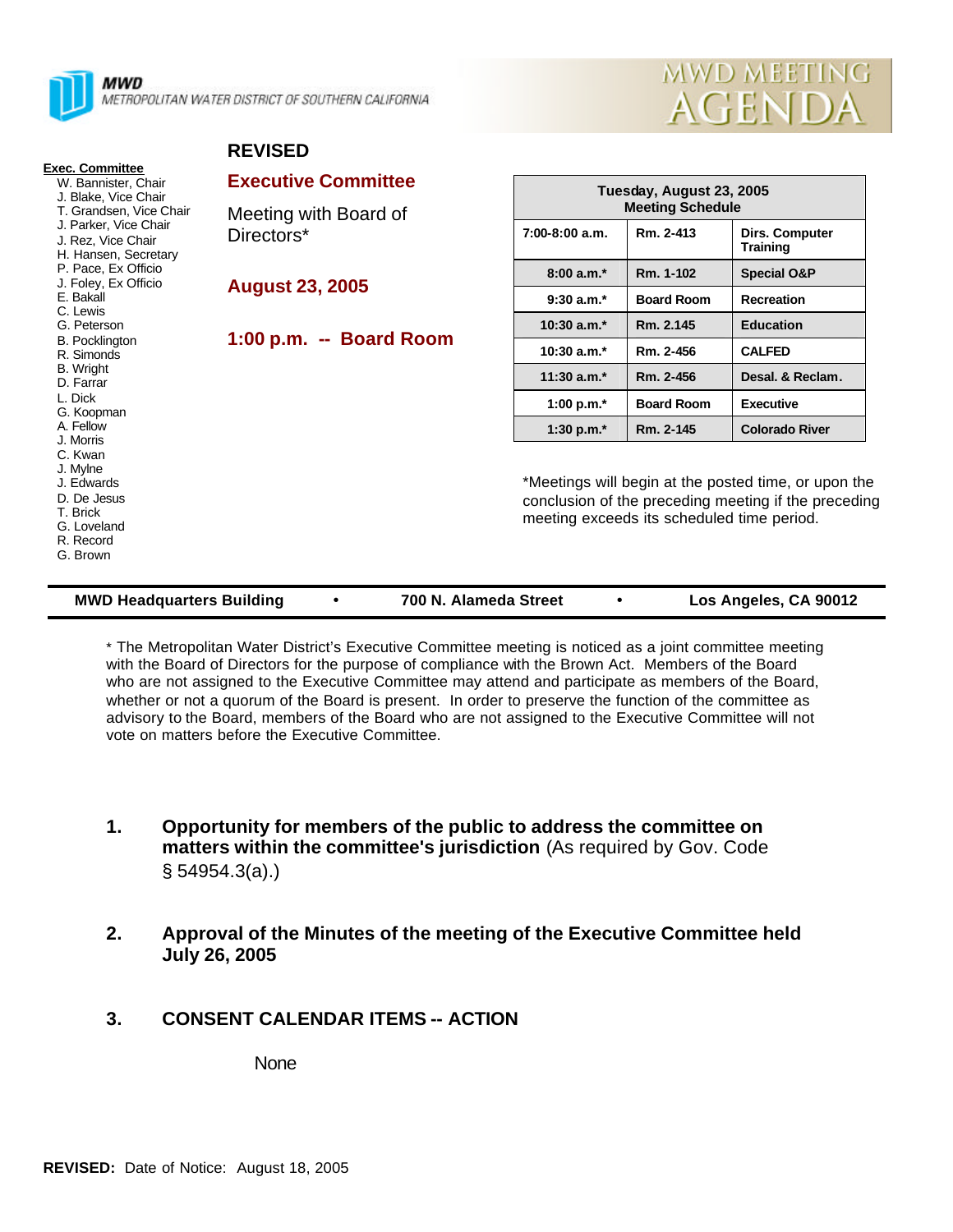# **4. OTHER BOARD ITEMS – ACTION**

**Withdrawn** 8-6 Express opposition to AB 1421 (Laird, D-Santa Cruz) regarding cleanup orders and replacement water. (Exec.)

## **5. BOARD INFORMATION ITEMS**

**None** 

## **6. COMMITTEE ITEMS**

- a. Review of draft committee and Board meeting agendas and schedule for September
- b. CEO/General Manager's report of Metropolitan's activities

### **7. REPORTS FROM COMMITTEES**

- a. Budget, Finance, Investment and Insurance Committee
- b. Engineering and Operations Committee
- c. Ethics Committee
- d. Legal and Claims Committee
- e. Organization and Personnel Committee
- f. Water Planning, Quality and Resources Committee
- g. Asset and Real Property Committee
- h. Audit Committee
- i. Communications and Legislation Committee
- j. Desalination and Reclamation Committee
- k. Education and Outreach Committee
- l. Recreation Committee